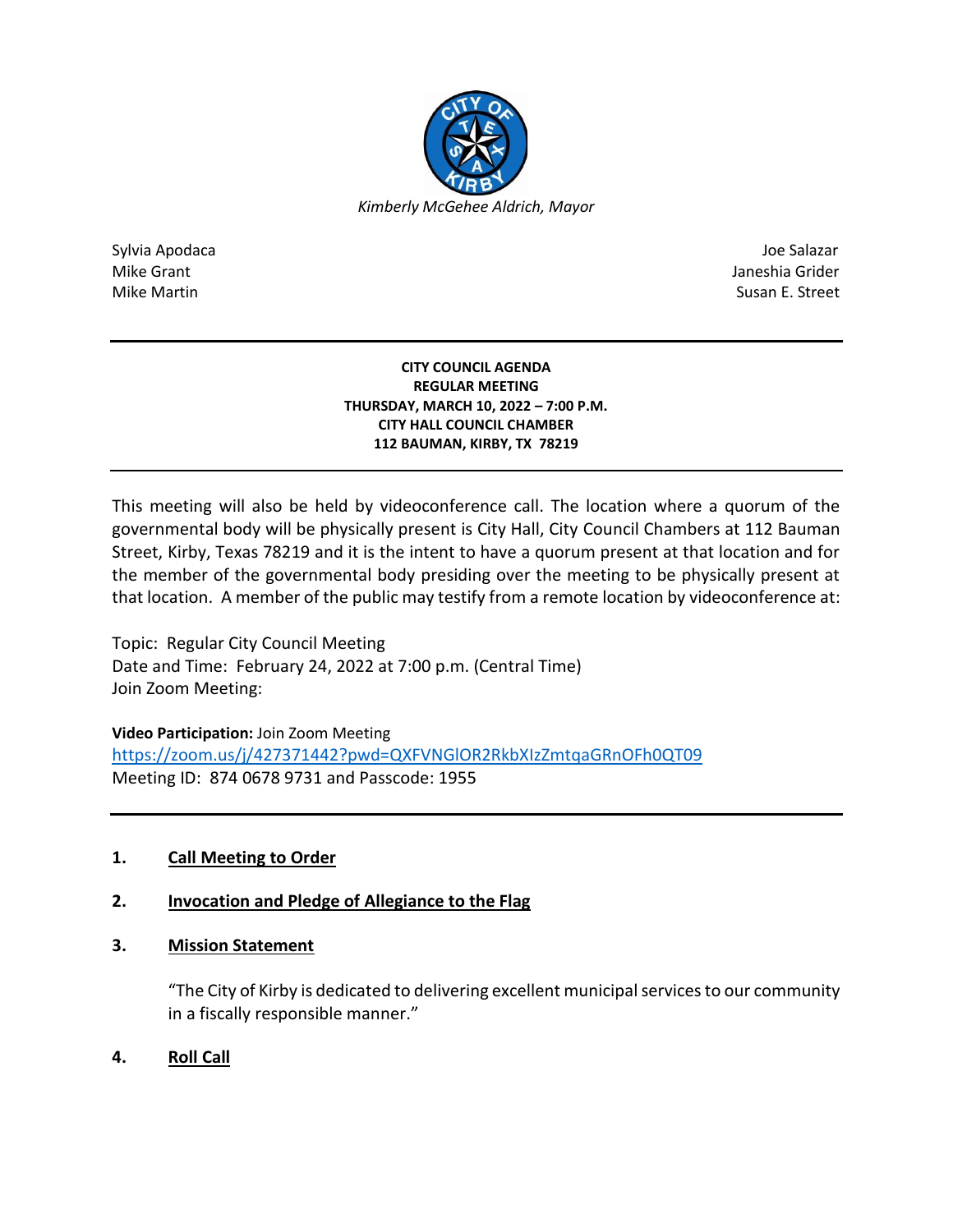## **5. Citizen Participation**

Citizens To Be Heard Is For The City Council To Receive Information On Issues That May Be Of Concern To The Public. Citizens To Be Heard Is Limited To Three (3) Minutes. A Purpose Of The Open Meetings Act Is To Insure That The Public Is Always Given Notice Of The Items That Will Be Discussed By The Council. Should A Member Of The Public Bring An Item To The Council For Which The Subject Was Not Posted On The Agenda For The Meeting, The Council May Receive The Information, But Cannot Discuss Or Act Upon It At The Meeting.

### **6. Presentations**

a. Introduction Of New City Employees

### **7. Consideration Of And Action On Minutes**

a. Regular Minutes – February 24, 2022

### **8. General Discussion And Possible Action**

- a. Discussion And Possible Action On Ordinance No. O-2022-909 Amending The Zoning Ordinance Of The City Of Kirby, Texas, To Grant Specific Use Permit #2022- 028 For Use Of The Property Located At CB 5941A BLK 2 LOT 6, Otherwise Known As 130 Edalyn St., Kirby, TX 78219, Which Is Zoned Commercial, Office And Retail (C-2) District To Be Used As A Single Family Dwelling. This Is The First Reading.
- b. Discussion And Possible Action On Ordinance No. O-2022-910 Amending The Zoning Ordinance Of The City Of Kirby, Texas, To Grant Specific Use Permit #2022- 029 For Use Of The Property Located At CB 5941 BLK 1 LOT E 45 FT OF S 1/2 OF 5, Otherwise Known As 433 Edalyn, Kirby, TX 78219, Which Is Zoned Commercial, Office And Retail (C-2) District To Be Used As A Single Family Dwelling. This Is The First Reading.
- c. Discussion And Possible Action On Ordinance No. O-2022-907 An Ordinance Amending The 2021-2022 Municipal Budget Of The City Of Kirby. This Is The Second Reading.
- d. Discussion And Possible Action On Ordinance No. O-2022-908 An Ordinance Amending Ordinance No. O-2018-849 Regulating Signs In The City Of Kirby, Texas, And Superseding All Previous Ordinances Pertaining To Signs, And Providing Penalties For Violation Thereof. This Is The Second Reading.
- e. Discussion And Direction On Revisions To Ordinance No. O-2019-865 An Ordinance Of The City Of Kirby, Texas Repealing Existing Chapter 91 Of The Code Of Ordinances And Adopting A New Chapter 91 Entitled "Animals" To Set Out Provisions As To Animals, Including An Animal Shelter, Animal Control Officers, Microchipping, Animal Bites And Animal Care, Spaying And Neutering, Rabies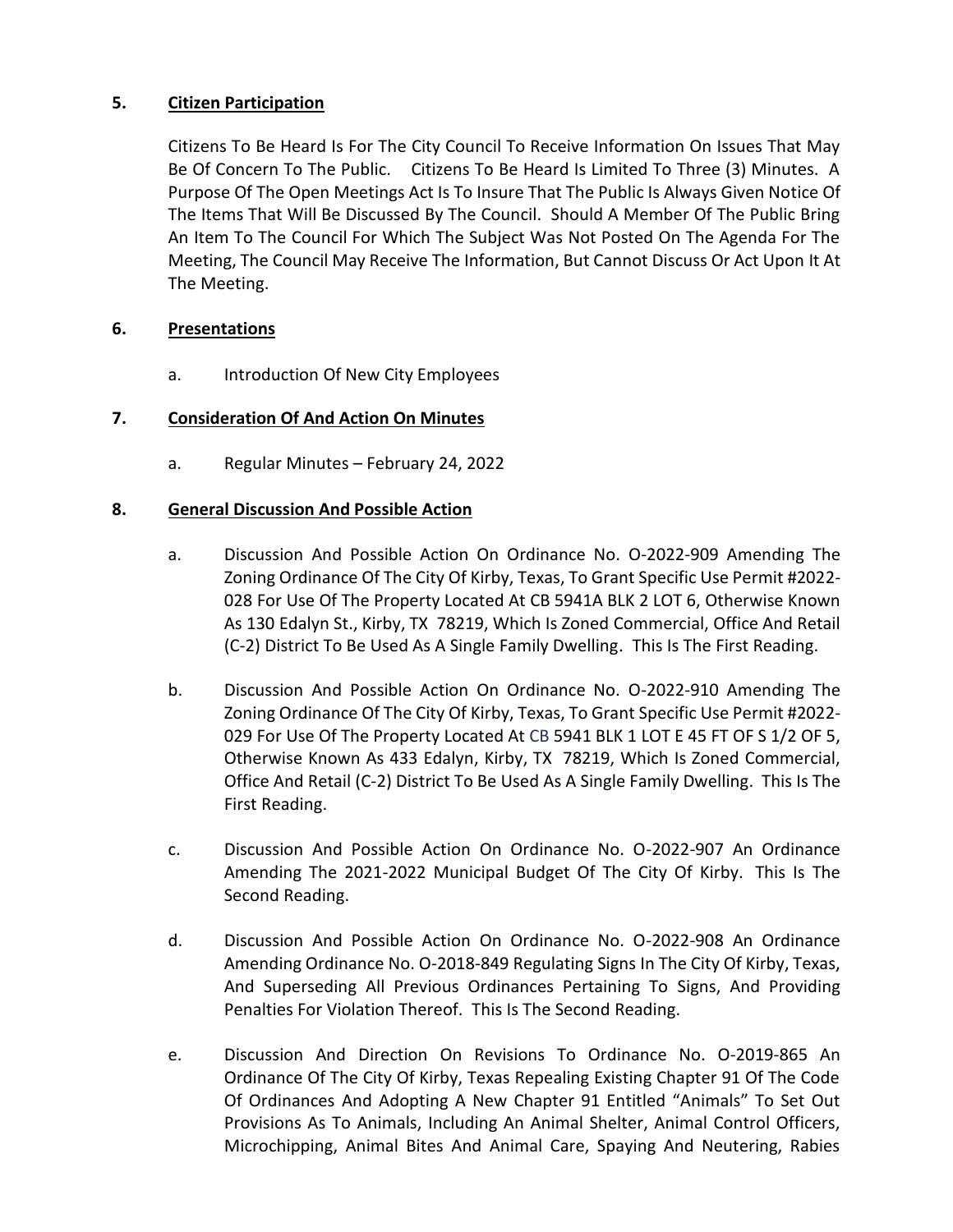Control, Adoption Of Animals, Fees, Enforcement, And Related Matters, And Setting A Fine Not To Exceed The Amounts Set Out In Section 10.99 Of The Code Of Ordinances For Each Violation.

- f. Discussion And Possible Action On Ordinance No. O-2022-911 An Ordinance Repealing Sections 30.01 – 30.10 Of The Code Of Ordinances Of The City Of Kirby Relating To The City Council And Its Rules Of Procedure And Rules For Citizen Participation At Meetings And Adopting New Sections 30.01 – 30.10 Of The Code Of Ordinances Of The City Of Kirby Relating To The Rules Of Procedure For The City Council And Rules For Citizen Participation At City Council Meetings And Establishing An Effective Date. This Is The First Reading.
- g. Discussion And Possible Action On Resolution No. R-2022-744 A Resolution Of The City Council Of The City Of Kirby, Texas, Confirming City Participation In Global Opioid Settlements Including Those Involving Distributors, Janssen/J&J, Endo, Teva, And Any Other Parties With Which The Office Of The Attorney General Of Texas Reaches Settlements, And Authorizing The City Manager To Execute All Necessary Documents In Connection With Any Opioid Settlements On Behalf Of The City Of Kirby, Texas
- h. Discussion And Possible Action On Alan Shepard Sewer Repairs And Street Reconstruction Project
- i. Discussion And Possible Action On Ackerman Road Bond Phase II Engineering Proposal
- j. Discussion And Direction On Ordinance No. O-2001-581 A Zoning Ordinance Repealing Ordinance No. O-97-524 And Ordinance No. O-98-540 Of The City Of Kirby, Texas, And Enacting And Adopting Zoning Provisions And A Zoning District Map Dividing The Area Within Th Corporate Limits Of The City Of Kirby Into Districts In Accordance With A Comprehensive Plan; Regulating The Location, Size, Height, And Use Of Buildings In Such Respective Districts; Fixing Setback Lines For Each Respective District; Providing For Planting And Screening; Establishing Certain Controls For Sexually Oriented Businesses In Certain Areas; Providing For A Planning And Zoning Commission; Providing For Procedures For Amendment Of These Provisions; And Providing For Enforcement and Imposing Penalties.

#### **9. City Manager Announcements**

a. Announcements On City Events And Items Of Community Interest.

#### **10. Request And Announcements**

a. Requests By Mayor And Council Members For Items To Be Placed On Future City Council Agendas And Announcements On City Events/Community Interest